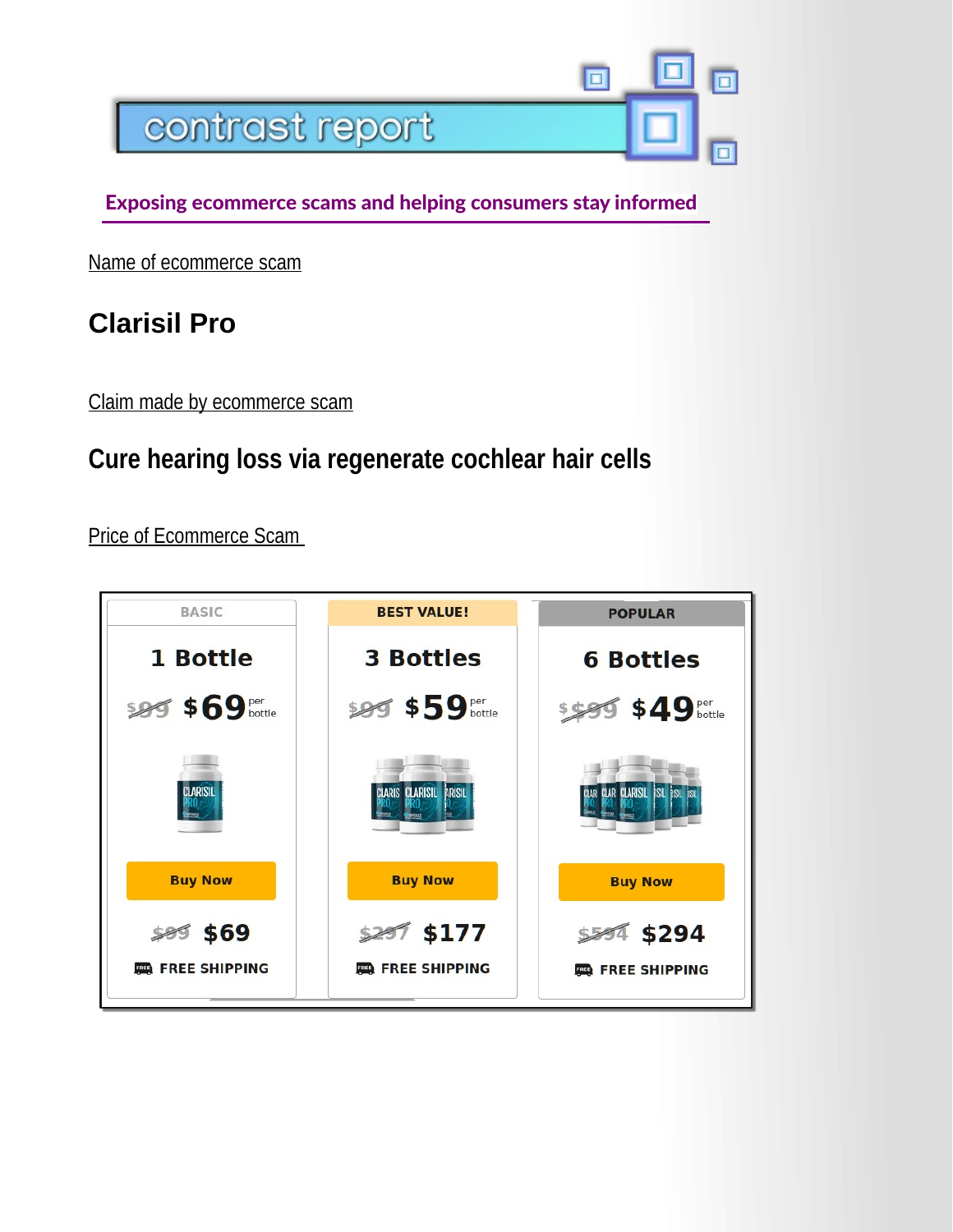## **Index**

[Scam Video referenced](https://drive.google.com/file/d/19OZIOVljtH52ymTpIQxbn7PFepxrcaQY/view?usp=sharing)

[Scam Website referenced](https://drive.google.com/file/d/1GS4vMSt0yF9tN3Ov06OBNrQpSqFSLuRu/view?usp=sharing)

[Main Report](#page-2-0)

[Debunking Pseudoscience](#page-3-0)

**[Ingredients](#page-4-0)** 

[Fake Testimonials](#page-5-0)

[About me and my work](#page-6-0)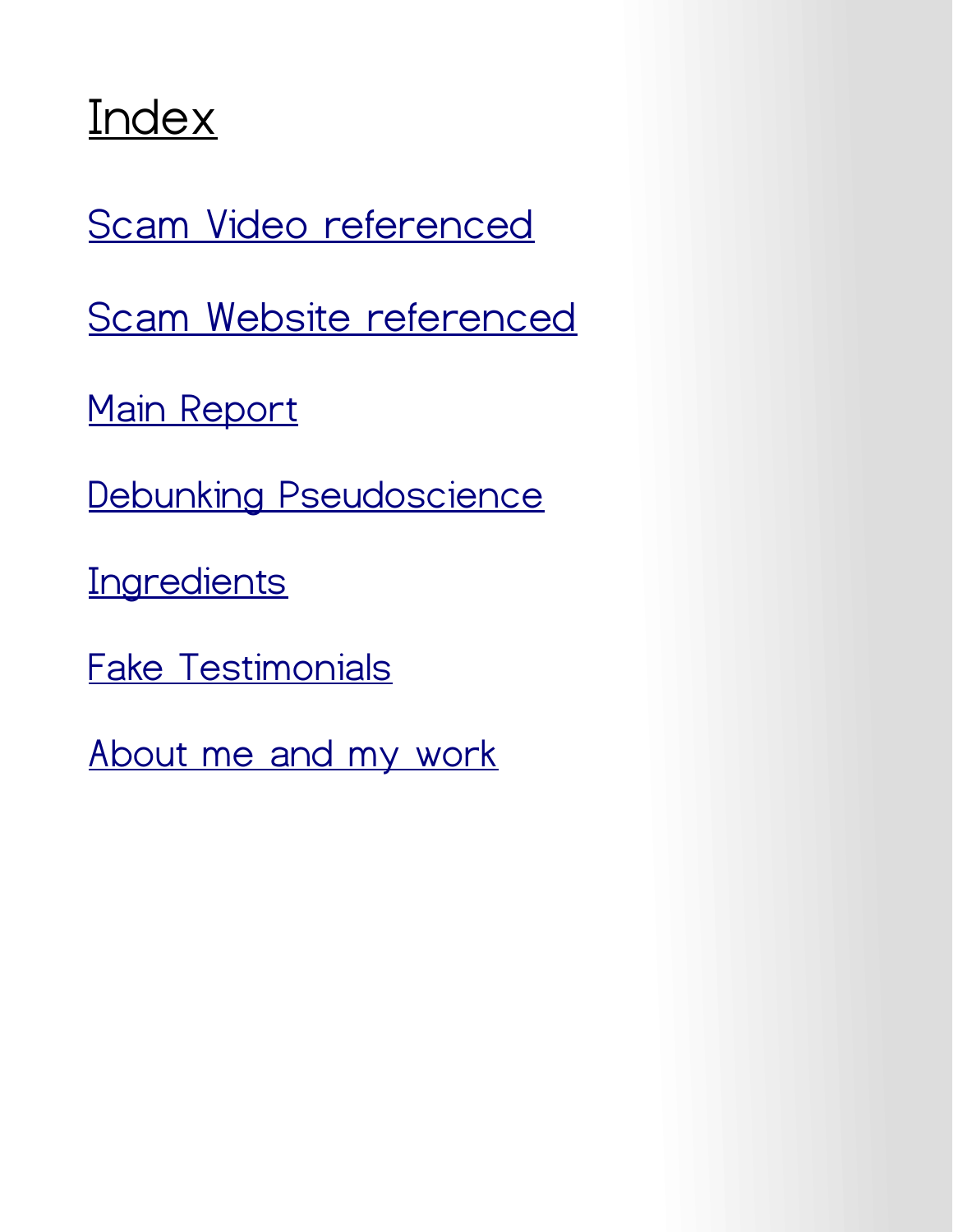## <span id="page-2-0"></span>Main Report

This report will correspond to the ecommerce scam website and video meant to advertise the product. I will make timestamps of all questionable claims and false statements.

In the story we are introduced to a man with severe degenerative hearing loss named Robert Beiler (43). Robert's hearing loss made him have a miserable relationship with his family as he is almost totally deaf and could not hold meaningful conversation with his wife or anyone. Robert's hearing loss was destroying his career and love life. Fast forward and we are briefed on a hunting trip Robert and his father took in a Jungle when on vacation. A dramatic scene quickly unfolds as we are told that Robert's father is being mauled by a tiger and is screaming for help. Due to Robert's hearing loss, he cannot hear his father's cries for help. The father is screaming at the top of his lungs and Robert is no more then five feet away. Robert being oblivious once again due to his hearing loss. The drama ends as his father gathers enough strength to push the tiger off him; grab his gun and fire, The tiger is killed. Robert heard the noise of a faint balloon pop (which was the gun) showing off how bad his hearing was. He turned around to find his father laying in a pool of blood and cut up badly needing medical services.

After the incident while his father is recovering in the hospital, Robert feels nothing but shame for letting his father down. After his father recovers he tells him about how bad his hearing is. At the age of only 43 he is near deaf. We then learn the family has Native American heritage going back to the Navajo tribe followed up with information about "secret Najavo medical knowledge". The father claims that the Najavo had a full cure for hearing loss used to keep hearing sharp for men that lived in that hunter gatherer society, as they obviously needed sharp hearing to hunt. Robert follows the ancient medical advice of "simple home cooked meals" that can cure hearing loss and soon (within a few weeks) he is 100% cured and hearing sharper then ever. Afterward Robert's father breaks ancient oath and publicly reveals the Navajo remedy to open minded alternative researchers who stand against big pharma. A small scale clinical trial is ran and 4,392 men and women are enlisted. All of them report drastic hearing improvement. At the end Clarisil Pro supplements are introduced with a claim that so far 68,382 people were cured and to buy the product before big pharma's lawyers shut down the website. Too bad it's a  $LIE$ .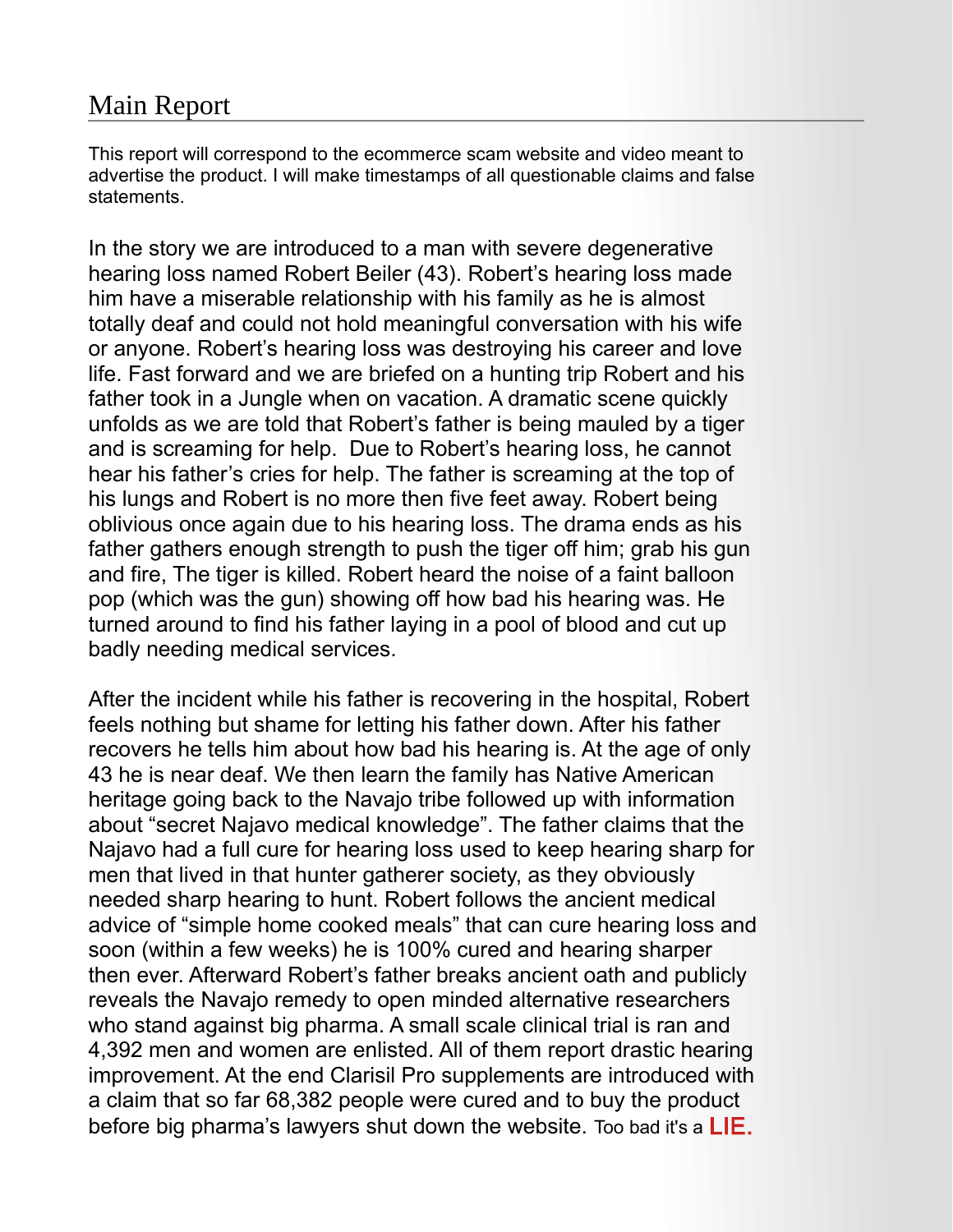# <span id="page-3-0"></span>Debunking Pseudoscience

## What are hair cells?

In the story the scammers outright claimed to regenerate cochlear hair cells. The cells are called "hair cells" despite being named that they have nothing to do with mammalian body hair. Instead they are just microscopic sensors inside your ear that allow you to hear. For more scientific info on hair cells, check out this layperson's friendly guide.

<https://www.hearinglink.org/your-hearing/about-hearing/how-the-ear-works/>

## What's the problem?

The scammers are claiming to regenerate these hair cells in the cochlea using Najavo secret remedies that were bundled into supplements.

A recent study made by Harward scientists and published in the Natural Communications Journal, has finally proven that it's now possible to regrow hair cells. [1]

#### And finally get back your hearing.

They used a special molecule called MHY1485 to target the inner ear and basically reprogram hair cells to repair themselves and regenerate.

When that happens, **it activates a protein inside your body** which restores the process which until now it was believed to be impossible - to regain your hearing.

Now, what the Navajo people have experienced for centuries and science has only recently figured out, is that certain chemical compounds are able to activate that special protein inside your body and start the hearing repair process.

 As current science tells us humans and other mammals [do not regenerate](http://www.cochlea.eu/en/research-lines/regeneration) their hair cells. Yet they do regenerate in birds. It is true that certain scientist are working getting a deep understanding of the inner ear to manipulate the hair cells to regenerate. But this involves a profound understanding of the inner ear and cellular biology. Something that is not going to be found on a shitty ecommerce scam website. You'll see why on the following pages.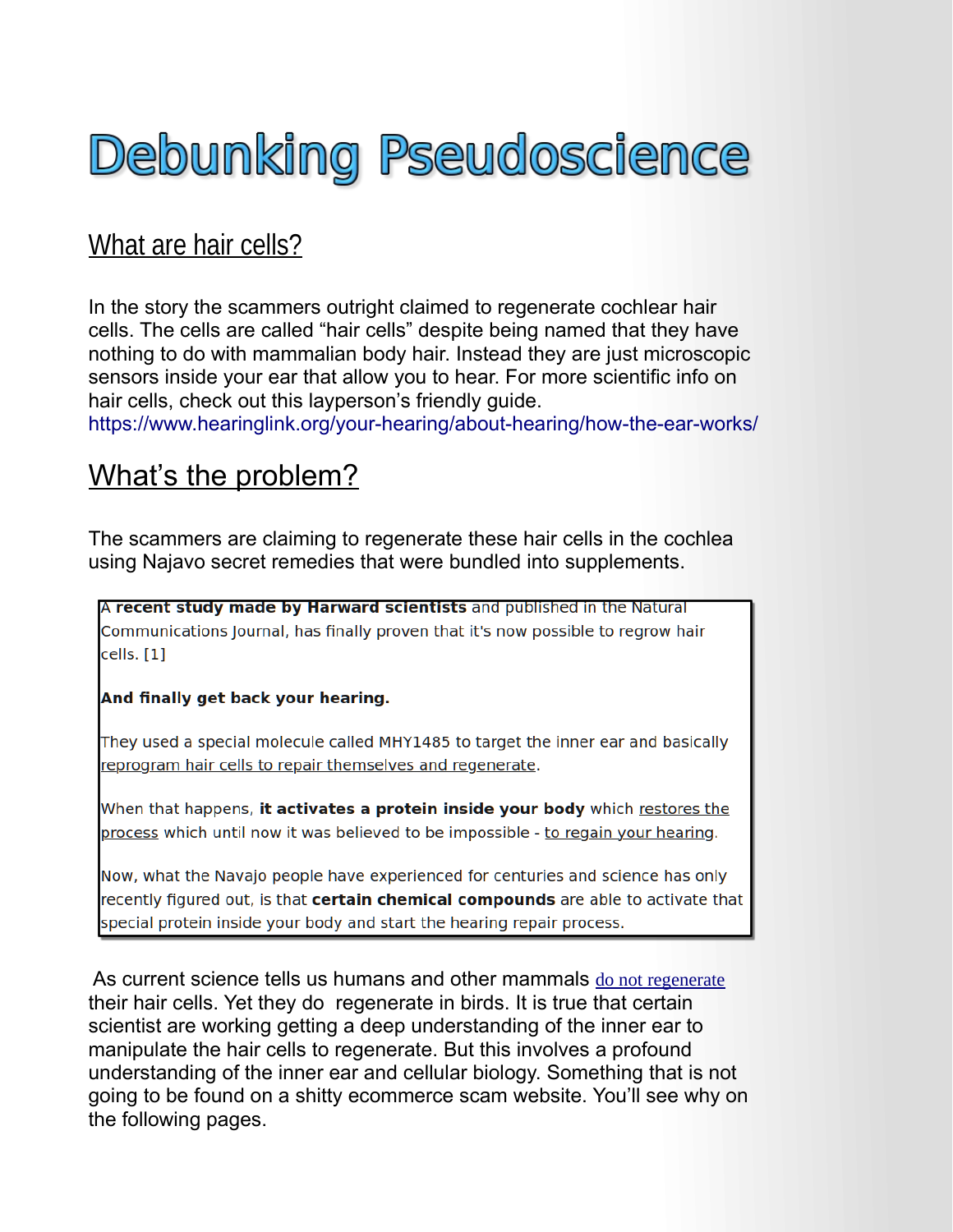

[Mucuna Pruriens](https://blog.daveasprey.com/mucuna-pruriens-dopa-bean/)

<span id="page-4-0"></span>[L-Theanine](https://www.healthline.com/health/l-theanine#benefits-and-uses)

[Griffonia Simplicifoli](https://www.webmd.com/vitamins/ai/ingredientmono-1608/griffonia-simplicifolia)

**[Skullcap](https://www.healthline.com/nutrition/skullcap)** 

**[Hawthorn](https://www.webmd.com/vitamins/ai/ingredientmono-527/hawthorn)** 

Basically just an exotic fruit and plant stuff you put in teas.

Click on each URL to read about the health benefits from these teas and fruits. Yes they do have anxiety reducing properties and Mucuna may help a low sex drive but it does NOT CURE HEARING LOSS or do anything to repair the inner ear. The scammers are giving you legitimate recipes for anxiety teas and nothing more.



## Mucuna Fruit and the MHY1485 protein

I the author don't know much about the Mucuna fruit and I know nothing about the MHYI485 protein and it's role in repairing cochlear hair cells. But I do know [the legit science paper](https://www.nature.com/articles/s41467-019-13157-7) the scammers cited makes no reference to the fruit. It's painfully obviously the scammers at Clarisil Pro are stealing the hard work of men in women in bio-sciences to sell a scam.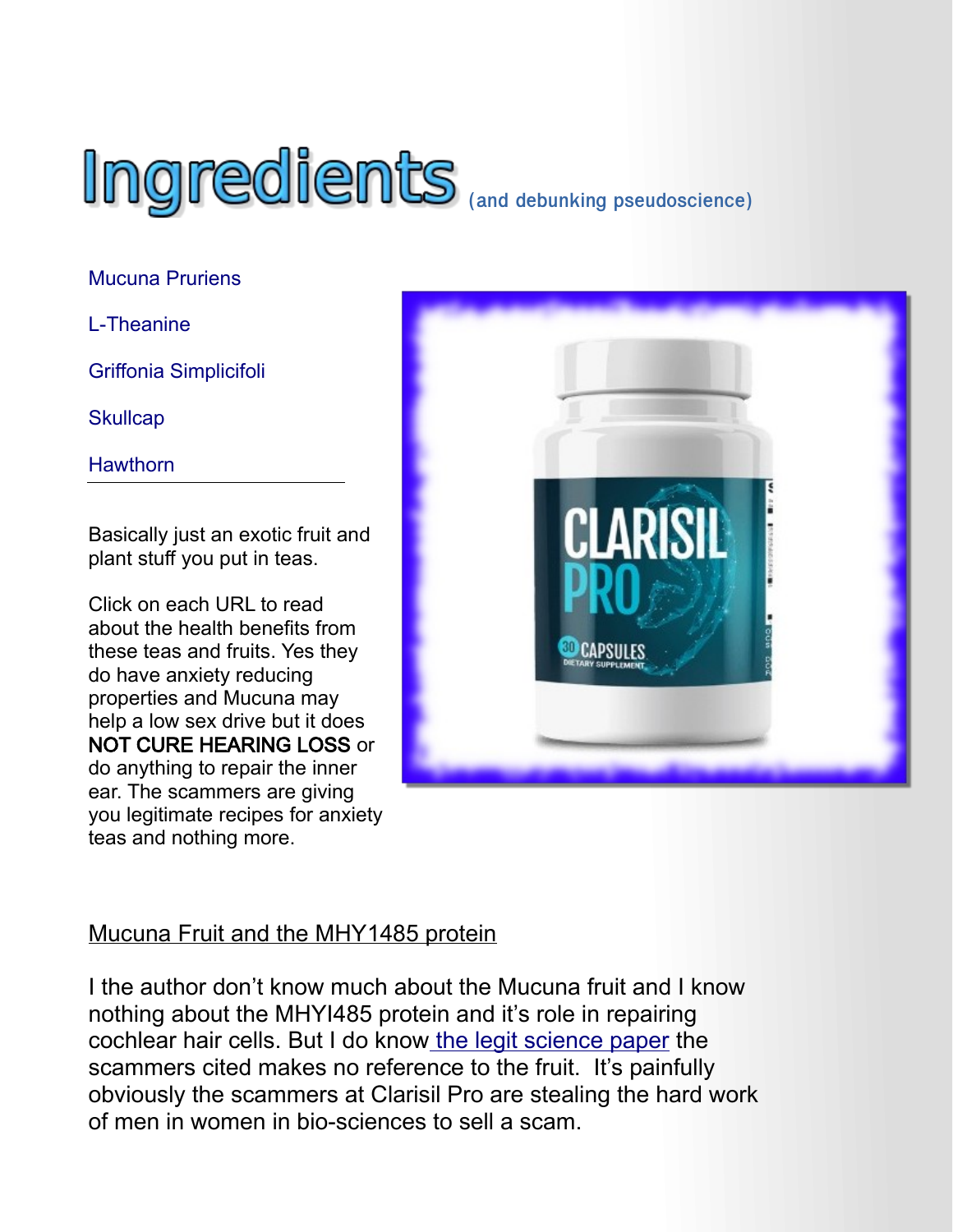<span id="page-5-0"></span>

The section below consist of fake testimonials made by the scammers.

#### **Mike F., Oswego New York**

*No surprise they are out to get you. I was skeptical at first, but after looking over the research, I decided to try your formula. Now I'm off that annoying hearing aid and my life is back to normal. Finally!*

#### **Jane R, Texas**

*I've been waiting for something like this for almost all my life. This formula is a game changer, thank you for sharing it. My hearing is better than it ever was before.*

#### **Craig G., Minnesota**

*I was a bit skeptical about this method at first because I'd never heard about it before, but I am so glad that I decided to give it a try. I can finally have a conversation without asking people to repeat themselves. I got my life back!*

#### **Elaine B**

*Robert, your father's formula is extraordinary! I stopped wearing my hearing aid two weeks ago and it keeps getting better and better. My husband was starting to have problems with his hearing too and now it's like he's 20 years younger! And he still has one more week to go.*

*(continued)*